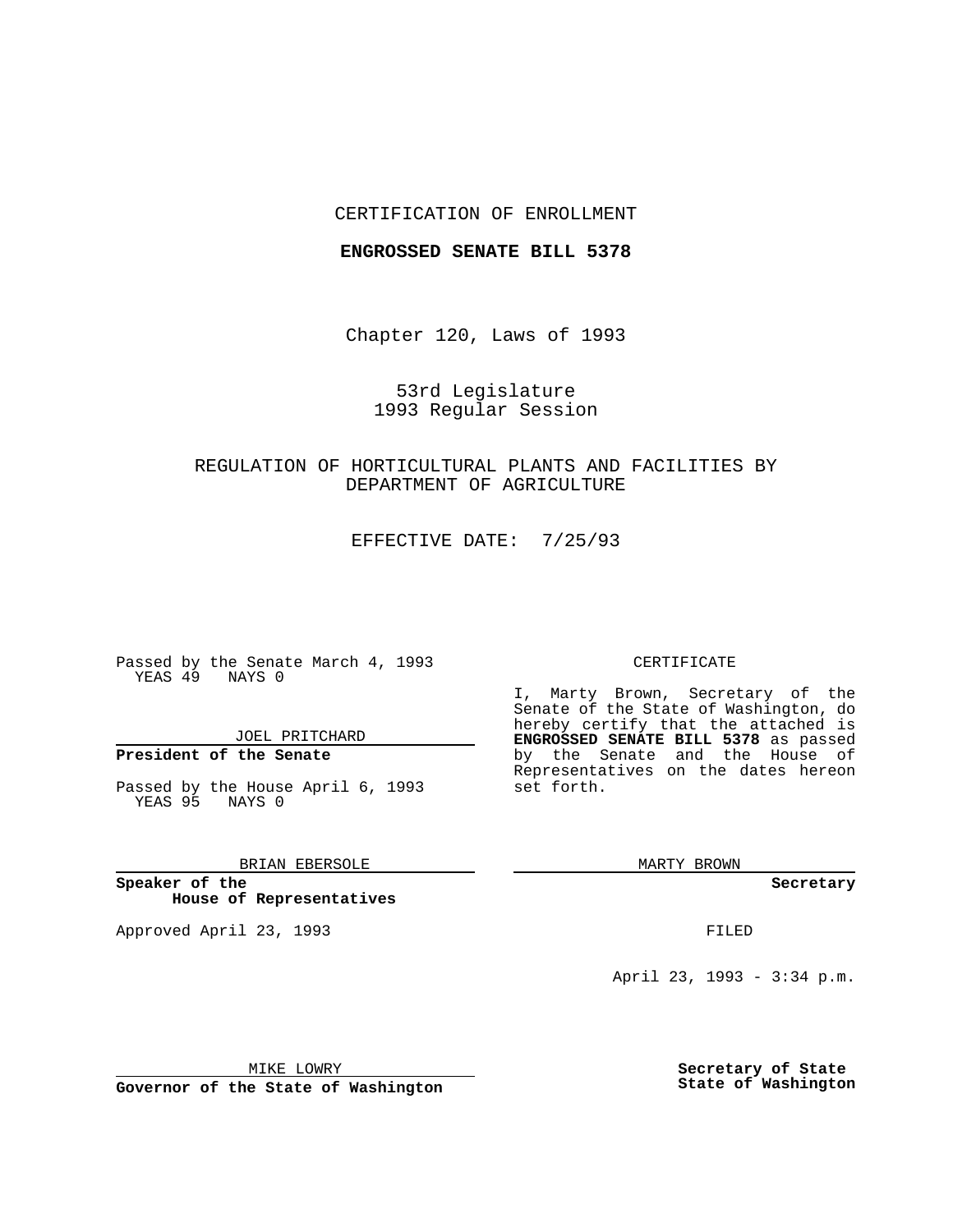# **ENGROSSED SENATE BILL 5378** \_\_\_\_\_\_\_\_\_\_\_\_\_\_\_\_\_\_\_\_\_\_\_\_\_\_\_\_\_\_\_\_\_\_\_\_\_\_\_\_\_\_\_\_\_\_\_

\_\_\_\_\_\_\_\_\_\_\_\_\_\_\_\_\_\_\_\_\_\_\_\_\_\_\_\_\_\_\_\_\_\_\_\_\_\_\_\_\_\_\_\_\_\_\_

Passed Legislature - 1993 Regular Session

**State of Washington 53rd Legislature 1993 Regular Session By** Senators M. Rasmussen, Barr, Loveland and Winsley; by request of Department of Agriculture

Read first time 01/26/93. Referred to Committee on Agriculture.

 AN ACT Relating to horticultural plants and facilities; amending RCW 15.13.250, 15.13.260, 15.13.270, 15.13.280, 15.13.310, 15.13.320, 15.13.370, 15.13.390, 15.13.400, 15.13.410, 15.13.420, 15.13.430, 15.13.440, 15.13.470, and 15.13.480; and adding new sections to chapter 15.13 RCW.

BE IT ENACTED BY THE LEGISLATURE OF THE STATE OF WASHINGTON:

 **Sec. 1.** RCW 15.13.250 and 1990 c 261 s 1 are each amended to read as follows:

For the purpose of this chapter:

 (1) "Department" means the department of agriculture of the state of Washington.

 (2) "Director" means the director of the department or the director's duly appointed representative.

 (3) "Person" means a natural person, individual, firm, partnership, corporation, company, society and association, and every officer, agent or employee thereof.

 (4) "Horticultural plant" includes, but is not limited to, any horticultural, floricultural, and viticultural plant, for planting, propagation or ornamentation growing or otherwise. The term does not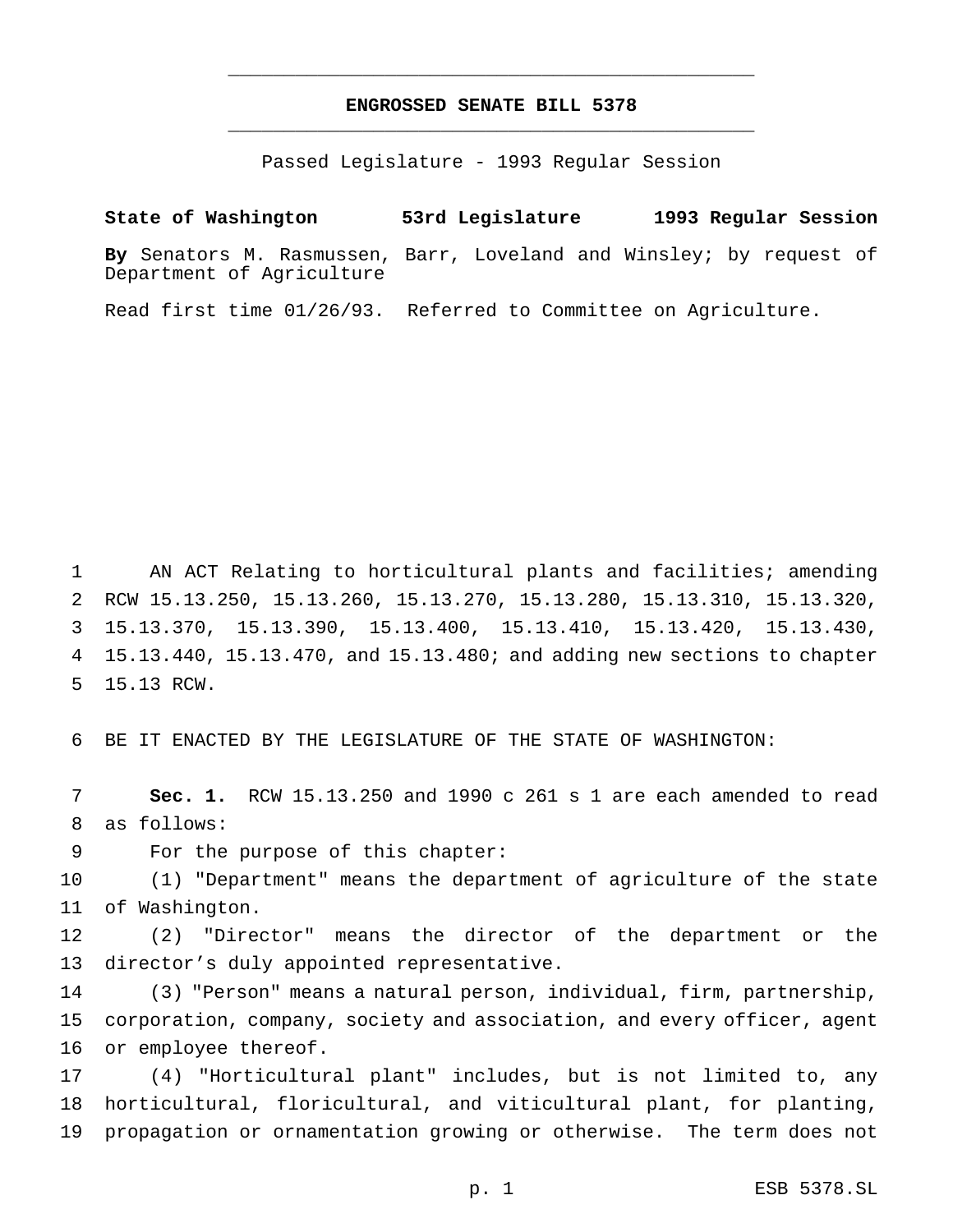1 apply to cut plant material, except cuttings, budsticks, scion wood, and similar plant parts used for propagative purposes, or to olericultural plants.

 (5) "Horticultural facilities" means, but is not limited to, the premises where horticultural plants are grown, stored, handled or delivered for sale or transportation, and all vehicles and equipment, whether aerial or surface, used to transport such horticultural plants.

 (6) "Plant pests" means, but is not limited to any living stage of any insects, mites, nematodes, slugs, snails, protozoa, or other invertebrate animals, bacteria, fungi, other parasitic plants, weeds, or reproductive parts thereof, viruses or any organisms similar to or allied with any of the foregoing, or any infectious substance, which can directly or indirectly injure or cause disease or damage in any plant or parts thereof, or any processed, manufactured, or other products of plants.

 (7) "Inspection and/or certification" means, but is not limited to, the inspection of any horticultural plants at any time prior to, during, or subsequent to harvest, or sale, by the director, and the issuance by the director of a written certificate stating the grades, 20 classifications, and if such horticultural plants ((are free of)) meet 21 Washington requirements for freedom from infestation by plant pests and 22 are in compliance with all ((the)) other provisions of this chapter and rules adopted hereunder.

 (8) "Nursery dealer" means any person who sells, holds for sale, or offers for sale, or plants, grows, receives, or handles horticultural plants, including turf for sale or for planting, including lawns, for another person.

 (9) "Sell" means to sell, hold for sale, offer for sale, handle, or to use as an inducement for the sale of another article or product.

 (10) "Master license system" means the mechanism established by chapter 19.02 RCW by which master licenses, endorsed for individual state-issued licenses, are issued and renewed utilizing a master application and a master license expiration date common to each renewable license endorsement.

 (11) "Certificate" or "certificate of inspection" means an official document certifying compliance with the requirements of this chapter. 37 The term "certificate" includes labels, rubber stamp imprints, tags, permits, written statements, or a form of certification document that accompanies the movement of inspected and certified plant material.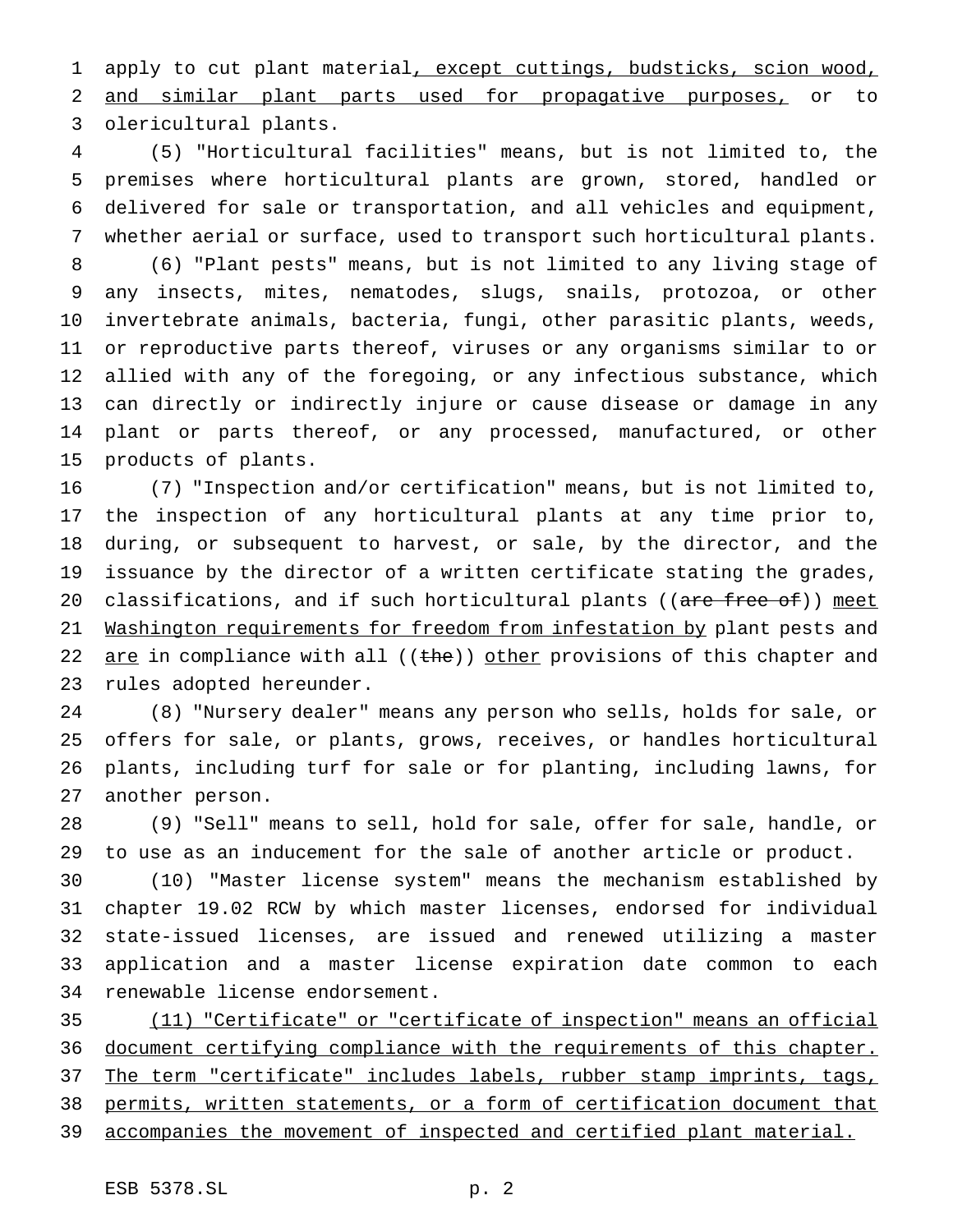(12) "Turf" means field-cultivated turf grass sod consisting of grass varieties, or blends of grass varieties, and dichondra for use in 3 residential and commercial landscapes.

 (13) "Collected horticultural plant" means a noncultivated native plant, collected in its native habitat and sold for horticultural purposes. For purposes of this chapter, such plants shall be regarded as collected horticultural plants for the first calendar year after collection.

 **Sec. 2.** RCW 15.13.260 and 1990 c 261 s 2 are each amended to read as follows:

 The director shall enforce the provisions of this chapter and may adopt any rule necessary to carry out its purpose and provisions including but not limited to the following:

 (1) The director may adopt rules establishing grades and/or classifications for any horticultural plant and standards for such grades and/or classifications.

17 (2) The director may adopt rules for labeling or tagging and for the inspection and/or certification of any horticultural plant as to variety, quality, size and freedom from infestation by plant pests.

 (3) The director shall adopt rules establishing fees for inspection of horticultural plants and methods of collection thereof.

 (4) The director may adopt rules prescribing minimum informational requirements for advertising for the sale of horticultural plants within the state.

25 (5) The director shall when adopting rules or regulations under the provisions of this chapter, hold a public hearing and satisfy all the 27 requirements of chapter 34.05 RCW (administrative procedure act) ((as 28 enacted or hereafter amended)), concerning the adoption of rules and regulations.

 **Sec. 3.** RCW 15.13.270 and 1990 c 261 s 3 are each amended to read as follows:

 The provisions of this chapter relating to licensing do not apply to: (1) Persons making casual or isolated sales that do not exceed one hundred dollars annually; (2) any garden club, conservation district, or charitable nonprofit association conducting not more than three sales per year for not more than four consecutive days each of horticultural plants as defined in RCW 15.13.250 and which are grown by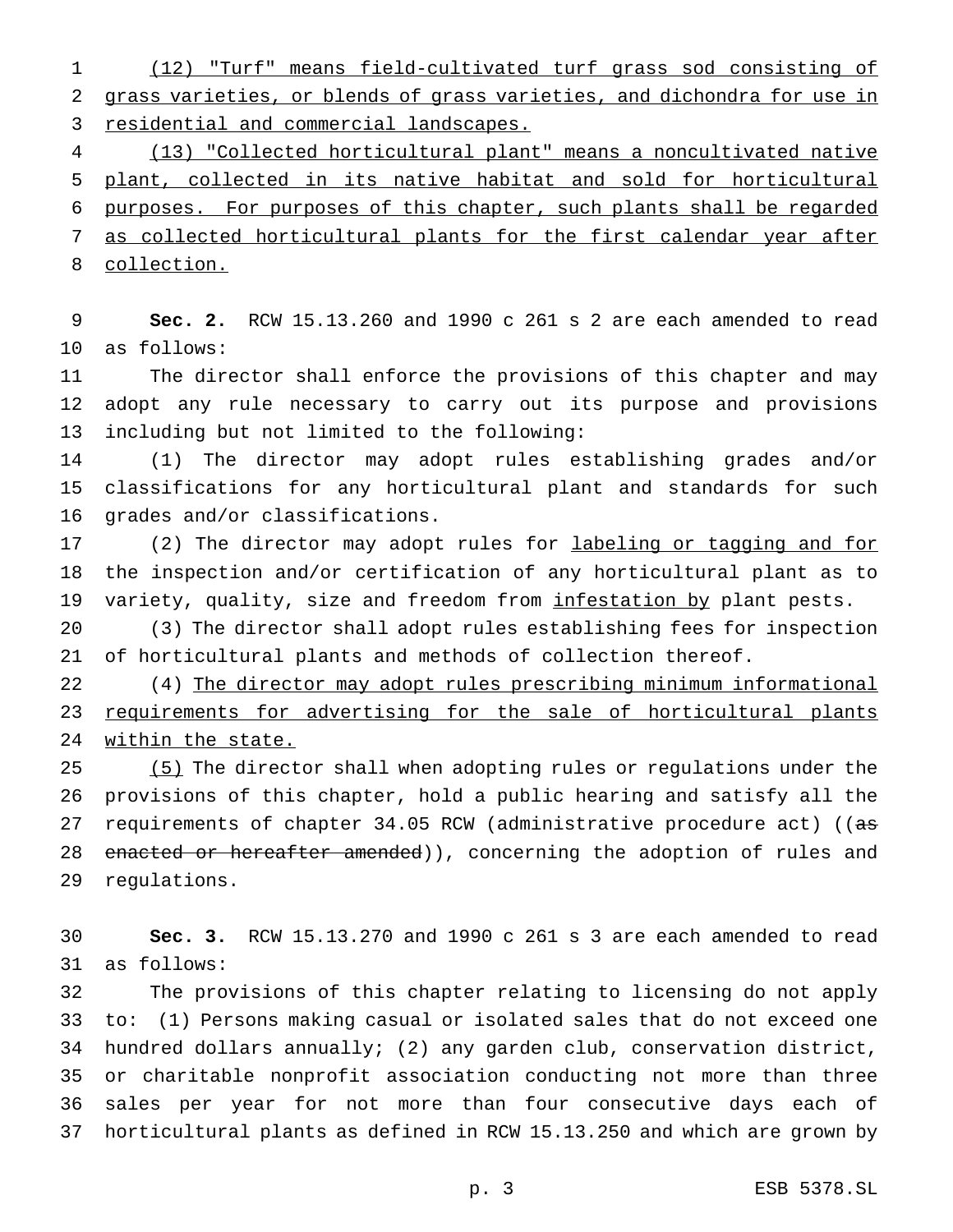or donated to its members; (3) educational organizations associated with private or public secondary schools. However, such a club, conservation district, association, or organization shall apply to the 4 director for a permit to conduct such sales. The director ((shall)) 5 may adopt rules establishing ((a fee)) categories of sales and fees for the permit. The fees shall be deposited in the agricultural local fund.

 All horticultural plants sold under such a permit issued by the director shall be subject to all the other provisions of this chapter except licensing as set forth herein.

 **Sec. 4.** RCW 15.13.280 and 1987 c 35 s 1 are each amended to read as follows:

 (1) No person shall act as a nursery dealer without a license for each place of business where horticultural plants are sold except as provided in RCW 15.13.270. Any person applying for such a license shall apply through the master license system. The application shall be accompanied by a fee established by the director by rule. The director shall establish by rule, in accordance with chapter 34.05 RCW, a schedule of fees for retail nursery dealer licenses and a schedule of fees for wholesale nursery dealer licenses which shall be based upon the amount of a person's retail or wholesale sales of horticultural plants and turf. The schedule for retail licenses shall include, but shall not be limited to, separate fees for at least the following two categories: (a) A fee for a person whose gross business sales of such materials do not exceed two thousand five hundred dollars; and (b) a fee for a person whose gross business sales of such materials exceed two thousand five hundred dollars.

 (2) Except as provided in RCW 15.13.270, a person conducting both retail and wholesale sales of horticultural plants at a place of business shall secure for the place of business (a) a retail nursery dealer license if retail sales of the plants and turf exceed such wholesale sales, or (b) a wholesale nursery dealer license if wholesale sales of the plants and turf exceed such retail sales.

 (3) For farmers markets that are registered as nonprofit 35 associations with the office of the secretary of state and at which individual producers are selling directly to consumers as provided in 37 RCW 36.71.090, the director may allow a farmers market, as an alternative to licensing of individual producers, to obtain one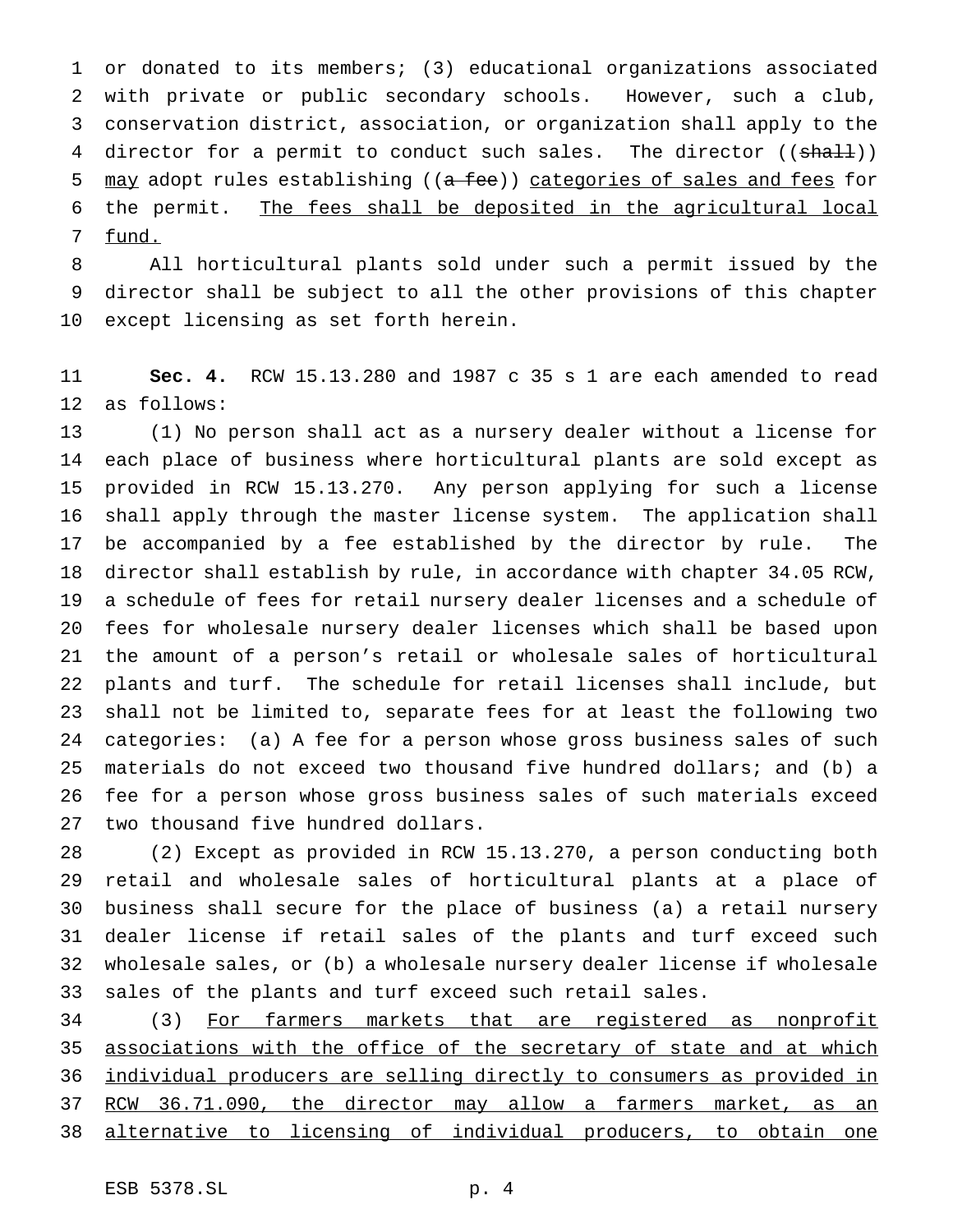wholesale nursery dealer license, as provided in subsection (1) of this section, at the appropriate level to cover all producers at each site at which the market operates.

4 (4) The licensing fee that must accompany an application for a new license shall be based upon the estimated gross business sales of horticultural plants and turf for the ensuing licensing year. The fee for renewing a license shall be based upon the licensee's gross sales of such products during the preceding licensing year.

 $((+4))$  (5) The license shall expire on the master license expiration date unless it has been revoked or suspended prior to the expiration date by the director for cause. Each license shall be posted in a conspicuous place open to the public in the location for which it was issued.

14  $((+5))$  (6) The department may audit licensees during normal business hours to determine that appropriate fees have been paid.

 **Sec. 5.** RCW 15.13.310 and 1990 c 261 s 4 are each amended to read as follows:

 (1) There is hereby levied an annual assessment on the gross sale price of the wholesale market value for all fruit trees, fruit tree related ornamental trees, and fruit tree rootstock produced in Washington, and sold within the state or shipped from the state of Washington by any licensed nursery dealer during any license period, as set forth in this chapter. Fruit tree related ornamental tree nursery stock shall be limited to the genera, Chaenomeles, Cydonia, Crataegus, Malus, Prunus, Pyrus, and Sorbus. This annual assessment is based on the first sale price of such nursery stock except for rootstocks which 27 are replanted and/or grafted or budded and planted for growing-on in the nursery. The director shall by rule subsequent to a hearing determine the rate of an assessment conforming with the costs necessary to carry out the fruit tree certification and nursery improvement programs specified in RCW 15.13.470.

 Such wholesale market price may be determined by the wholesale catalogue price of the seller of such fruit trees, fruit tree related ornamental trees, or fruit tree rootstock or of the shipper moving such fruit trees, fruit tree related ornamentals, or fruit tree rootstock out of the state. If the seller or shipper do not have a catalogue, then such wholesale market price may be based on the actual selling price or an average wholesale market price. The director in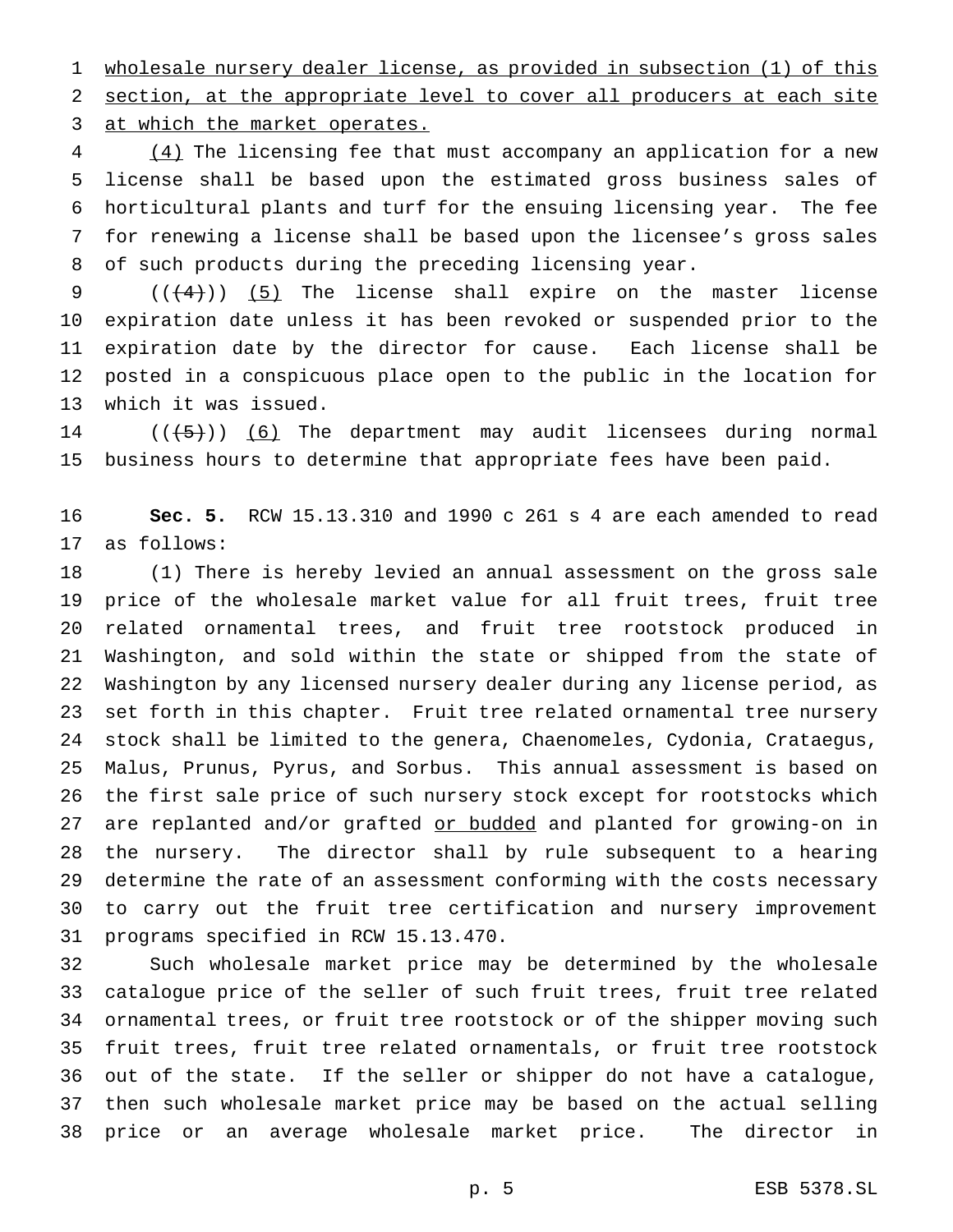determining such average wholesale market price may use catalogues of various businesses licensed under the provisions of this chapter or any other reasonable method.

 (2) Such assessment shall be due and payable on the first day of July of each year.

 (3) The gross sale period shall be from July 1 to June 30 of the previous license period.

 (4) The department may audit the records of licensees during normal business hours to determine that the appropriate assessment has been paid.

 **Sec. 6.** RCW 15.13.320 and 1990 c 261 s 5 are each amended to read as follows:

 An advisory committee is hereby established to advise the director in the administration of the fruit tree and fruit tree related ornamental tree certification and nursery improvement program.

 (1) The committee shall consist of five fruit tree nursery dealers and the director or the director's designated appointee.

 (2) The director shall appoint this committee from names submitted 19 by the Washington state ((nurserymen's)) nursery and landscape association.

 (3) The terms of the members of the committee shall be staggered and the members shall serve a term of three years and until their successor has been appointed and qualified.

 In the event a committee member resigns, is disqualified, or vacates a position on the committee for any other reason the vacancy shall be filled by the director under the provisions of this section governing appointments.

 NEW SECTION. **Sec. 7.** A new section is added to chapter 15.13 RCW to read as follows:

 The director may enter upon the premises of a nursery dealer at reasonable times for the purpose of carrying out the provisions of this chapter. If the director is denied access, the director may apply to a court of competent jurisdiction for a search warrant authorizing access to the premises. The court may upon such application issue the search warrant for the purposes requested. Denial of access to the director to perform inspections may subject a nursery dealer to revocation of the nursery license as provided in RCW 15.13.350.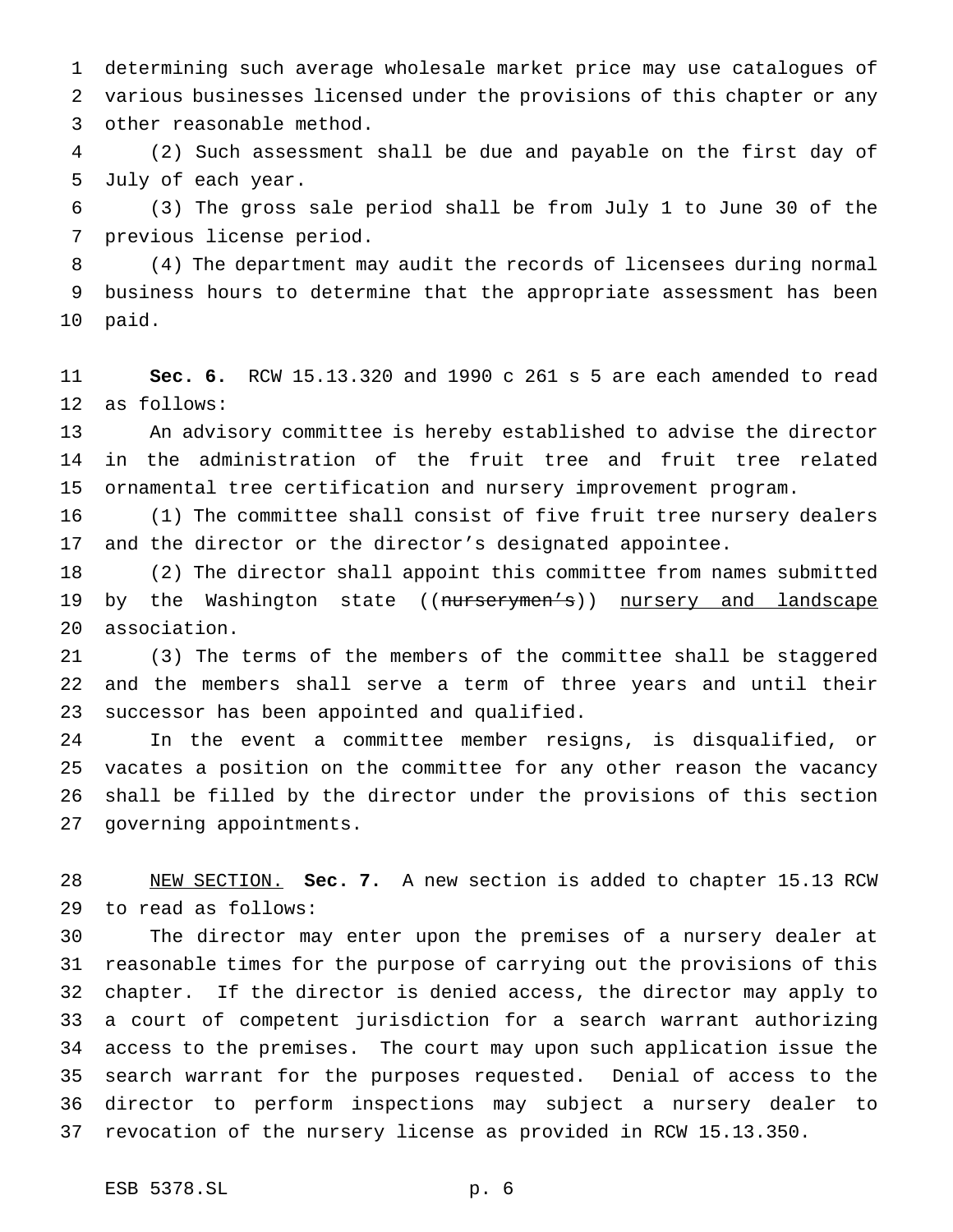**Sec. 8.** RCW 15.13.370 and 1990 c 261 s 8 are each amended to read as follows:

 Any person licensed under the provisions of this chapter may request, upon the payment of actual costs to the department as 5 prescribed by the director, the services of a ((horticultural)) nursery plant services inspector at such licensee's place of business or point of shipment during the shipping season. Subsequent to inspection 8 ((such horticultural)) the inspector shall issue to such licensee a certificate of inspection signed by the inspector covering any horticultural plants which the inspector finds not to be infected with plant pests and in compliance with the provisions of this chapter and 12 rules adopted ((hereunder)) under this chapter.

 **Sec. 9.** RCW 15.13.390 and 1971 ex.s. c 33 s 15 are each amended to read as follows:

15 It ((shall be)) is unlawful for any person to sell, ship<sub>1</sub> or 16 transport any horticultural plant in this state unless it ((is 17 apparently free)) meets standards established in rule for freedom from 18 infestation by plant pests. No person shall sell, ship, or transport any horticultural plant in this state unless it meets the requirements 20 of this chapter or rules adopted ((hereunder)) under this chapter.

 **Sec. 10.** RCW 15.13.400 and 1971 ex.s. c 33 s 16 are each amended to read as follows:

23 (1) It ((shall be)) is unlawful for any person to ship or deliver any horticultural plant into this state unless such horticultural plant is accompanied by an inspection certificate from the state or country 26 of origin stating that such horticultural plant ((is apparently free 27 of)) meets Washington requirements for freedom from infestation by 28 plant pests and is in conformance with not less than the minimal 29 requirements of this chapter or rules adopted ((hereunder)) under this 30 chapter. The director may require the shipper or receiver to file a copy of the manifest of nursery cargo or shipment of horticultural plants into this state with the director in Olympia, Washington, on or before the date such horticultural plants enter into the state of Washington.

 (2) The director may by rule require that any or all such horticultural plants delivered or shipped into the state be inspected for conformance with the requirements of this chapter and rules adopted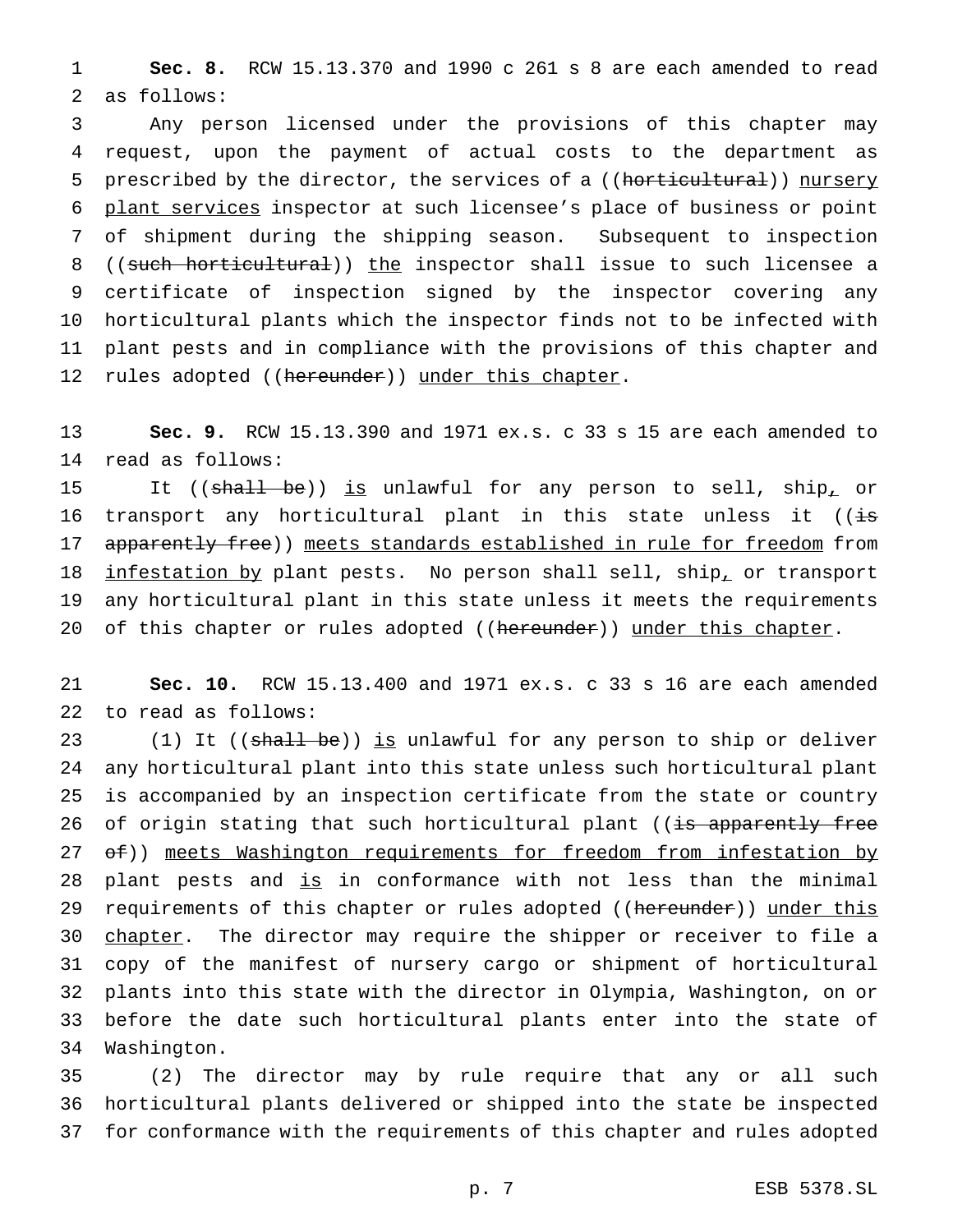1 ((hereunder)) under this chapter, prior to release by the person delivering or transporting such horticultural plants into this state even though accompanied by acceptable inspection certificates issued by the state or country of origin.

 **Sec. 11.** RCW 15.13.410 and 1990 c 261 s 10 are each amended to read as follows:

 Each shipment of horticultural plants transported or shipped into the state and/or offered for retail sale within the state shall be 9 legibly marked or tagged in a conspicuous manner((, and shall include 10 the following: )).

11 (1) The ((common name; botanical name; and variety or color 12 picture)) department shall by rule establish marking or tagging 13 requirements for the following plant types:

14 (a) Fruit trees and ornamental trees and shrubs;

(b) Perennial plants;

(c) Flowering and nonflowering annuals and biennials;

(d) Turf grasses;

18 (e) Collected horticultural plants; and

(f) Aquatic and semi-aquatic plants.

 (2) When plants, other than floricultural products are on display for retail sale, each unit of sale shall be tagged as prescribed 22 ((above. On mixed lots or blocks, each plant shall be tagged as 23 prescribed above)) in rule.

24 (3) ((Any other necessary information prescribed, by rule, by the 25 director.)) The director may, whenever the director finds that any horticultural plant is not properly marked, order it off sale until it is properly marked, or order that it be returned to the consignor for proper marking.

 $((4)$  If the plant is a patented plant or is produced under a 30 grower agreement, that fact shall be noted on the label or tag.))

 **Sec. 12.** RCW 15.13.420 and 1990 c 261 s 11 are each amended to read as follows:

It shall be unlawful for any person:

 (1) To falsely represent that the person is the agent or representative of any nursery dealer in horticultural plants;

 (2) To deceive or defraud another in the sale of horticultural 37 plants by substituting inferior or different grades from those ordered;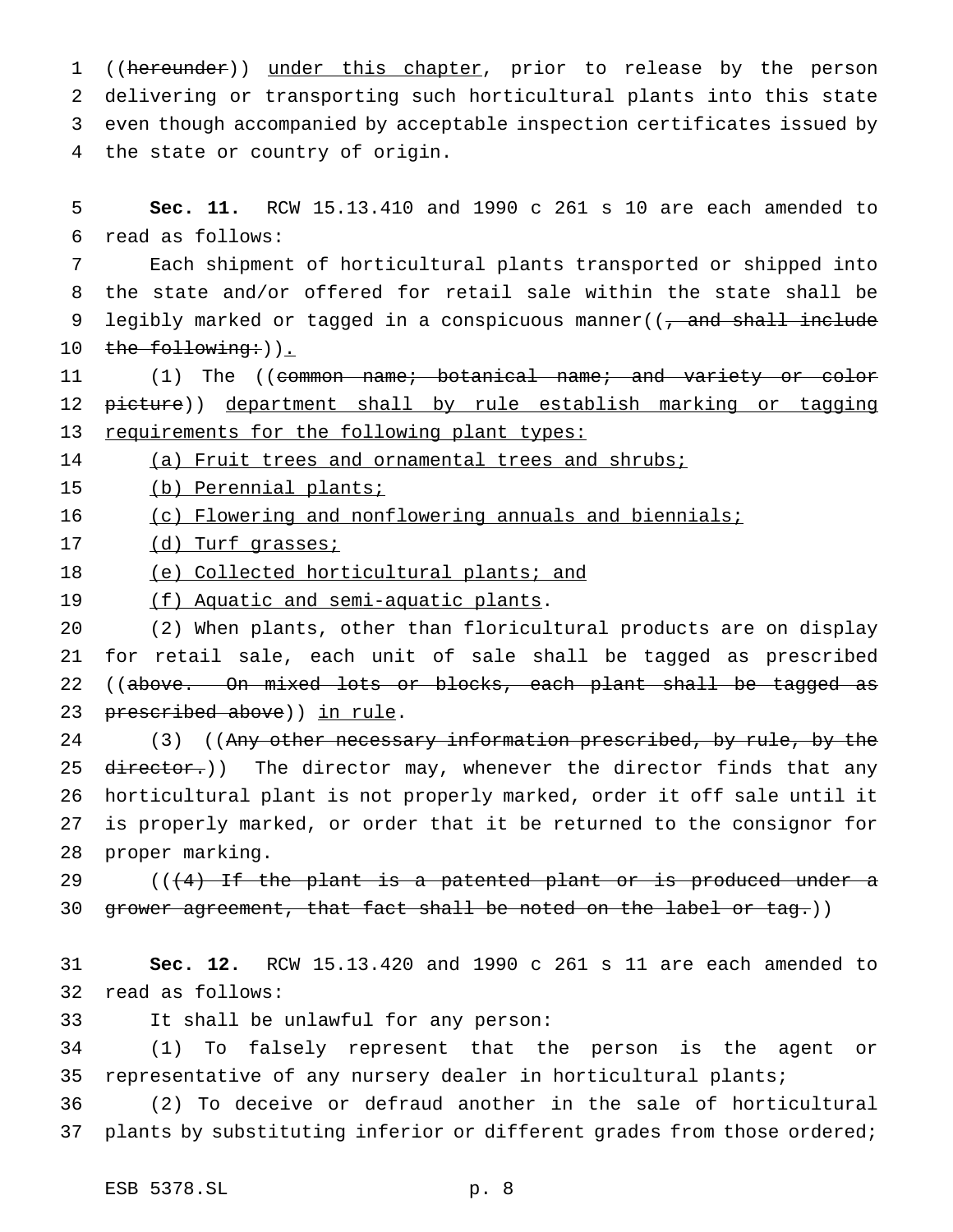(3) To bring into this state ((any horticultural plants infested 2 with plant pests,)) or to sell, offer for sale, hold for sale, 3 distribute, ship or deliver any horticultural plants ((infested with)) not in conformity with standards established in rule concerning infestation by plant pests;

 (4) To sell, offer for sale, hold for sale, solicit orders for or distribute horticultural plants by any method which has the capacity and tendency or effect of deceiving any purchaser or prospective purchaser as to the quantity, size, grade, kind, species, age, maturity, condition, vigor, hardiness, number of times transplanted, growth ability, growth characteristics, rate of growth or time required before flowering or fruiting, price, origin or place where grown, or in 13 any other material respect;

14 (5) To ((advertise the price of horticultural plants without 15 denoting the size of the plant material)) alter an official certificate 16 or other official inspection document for plant materials covered by 17 this chapter or to represent a document as an official certificate when 18 such is not the case;

 (6) To make the following representations directly or indirectly, without limiting the effects of this section:

 (a) That any horticultural plant has been propagated by grafting or 22 budding methods, when such is not the fact;

 (b) That any horticultural plant is healthy and will grow anywhere without the use of fertilizer, or will survive and produce without 25 special care, when such is not a fact;

 (c) That any horticultural plant blooms the year around, or will bear an extraordinary number of blooms of unusual size or quality, when such is not a fact;

 (d) That any horticultural plant is a new variety, when in fact it is a standard variety to which the person who is selling or holding such horticultural plant for sale has given a new name;

 (e) That any horticultural plant cannot be purchased through usual outlets, or that limited stocks are available, when such is not the fact;

 (f) That any horticultural plant offered for sale will be delivered in time for the next, or any specified, seasonal planting when the seller is aware of factors which make such delivery improbable;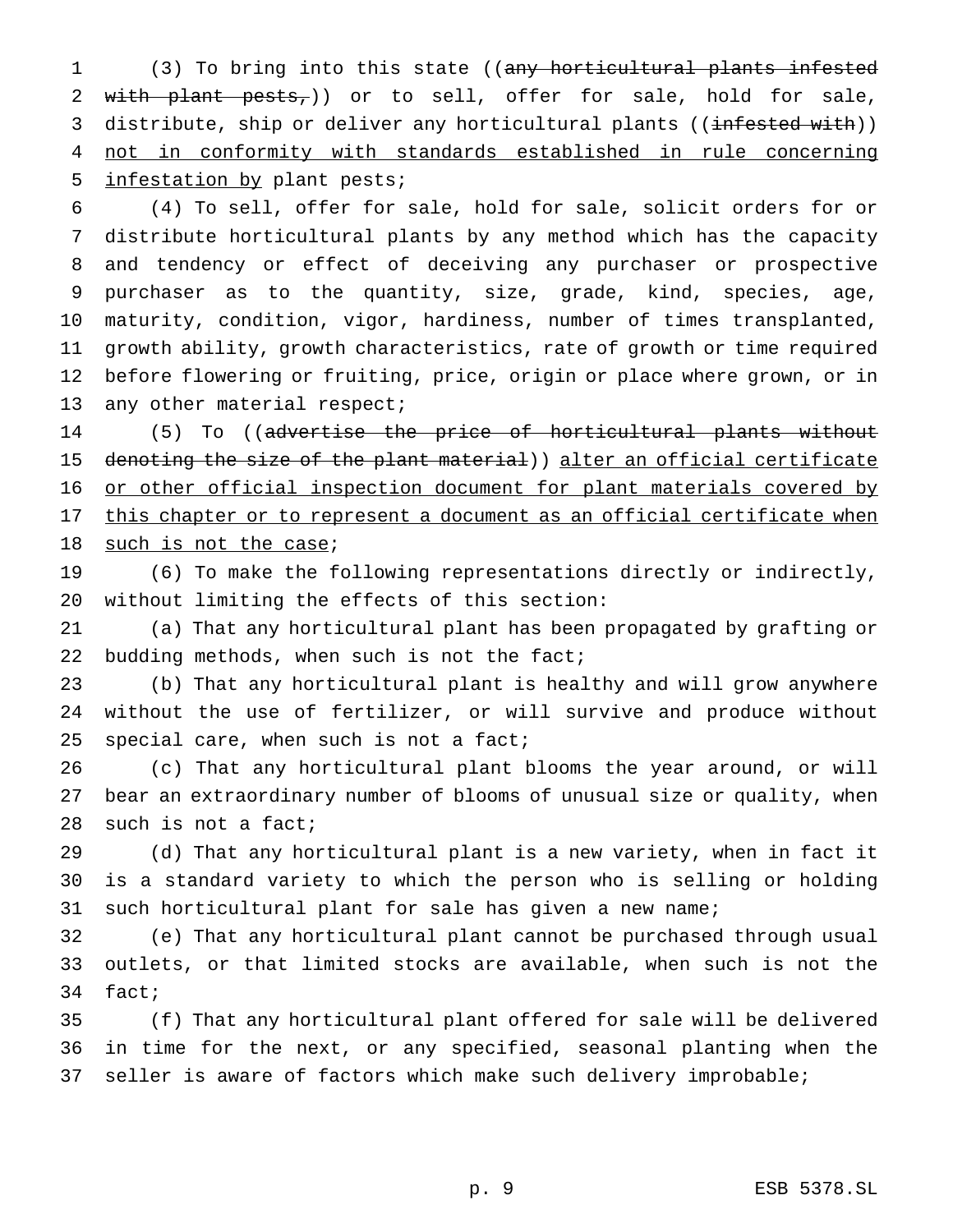(g) That the appearance of any horticultural plant is normal or usual when the appearance so represented is in fact abnormal or unusual;

 (h) That the root system of any horticultural plant is appreciably larger than that which actually exists, whether accomplished by means of packaging, balling or otherwise;

7 (i) That bulblets are bulbs;

 (j) That any horticultural plant is rare or an unusual item, when such is not the fact;

 (7) To sell, offer for sale or hold for sale, or plant for another person any horticultural plants on the basis of grade, unless such horticultural plants have been graded and/or classified and meet the standards prescribed by the director for such grades and/or classifications;

 (8) To substitute any other horticultural plant for a horticultural plant covered by an inspection certificate;

 (9) To sell, offer for sale, or hold for sale, or plant for another person, any horticultural plant which is dead, in a dying condition, 19 seriously broken, frozen, or damaged, or abnormally potbound( $(i \div j)$ 

20 (10) To sell, offer for sale, or hold for sale, or plant for 21 another person as other than collected horticultural plant any such collected horticultural plant within one year after its collection in its natural habitat unless it is conspicuously marked or labeled as a collected horticultural plant.

 No publisher, radio and television broadcast licensee, advertising 26 agency, or agency or medium for the dissemination of an advertisement, 27 except the grower, packer, distributor, or seller of the article to which the advertisement relates, shall be subject to the penalties of 29 RCW 15.13.490 by reason of dissemination of any false advertisement, unless the person has refused on the request of the director to furnish 31 the name and address of the grower, packer, distributor, seller, or 32 advertising agency in the state of Washington, who caused dissemination 33 of such false advertisement)).

 NEW SECTION. **Sec. 13.** A new section is added to chapter 15.13 RCW to read as follows:

 No publisher, radio and television broadcast licensee, advertising agency, or agency or medium for the dissemination of an advertisement, except the grower, packer, distributor, or seller of the article to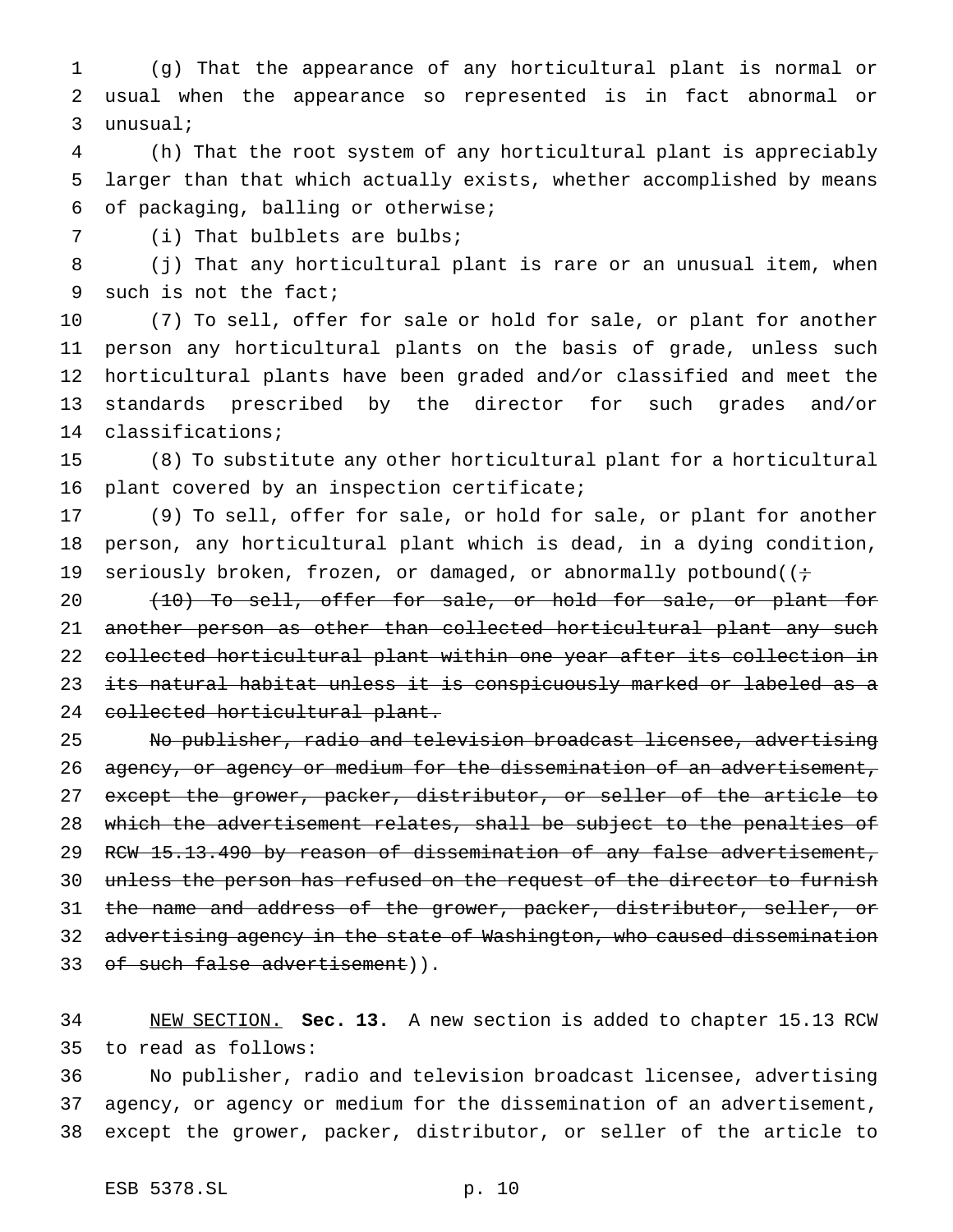which the advertisement relates, shall be subject to the penalties of RCW 15.13.490 by reason of dissemination of any false advertisement, unless the person has refused on the request of the director to furnish the name and address of the grower, packer, distributor, seller, or advertising agency in the state of Washington, who caused dissemination of the false advertisement.

 **Sec. 14.** RCW 15.13.430 and 1971 ex.s. c 33 s 19 are each amended to read as follows:

 When the department has cause to believe that any horticultural plants are infested or infected by any plant pest, chemical or other damage, the director may issue a hold order on such horticulture 12 plants. A hold order may prescribe conditions under which plants must 13 be held to prevent spread of the infestation or infection. Treatment 14 or other corrective measures shall be the sole responsibility of the persons holding the plant material for sale. It shall be unlawful to sell, offer for sale, or move such plants until released in writing by the director.

 **Sec. 15.** RCW 15.13.440 and 1990 c 261 s 12 are each amended to read as follows:

 The director shall condemn any or all horticultural plants in a shipment or when any such horticultural plants are held for sale, or offered for sale and they are found to be dead, in a dying condition, 23 seriously broken, diseased, infested with harmful insects to the extent 24 that treatment is not practical, damaged or frozen or abnormally potbound and shall order such horticultural plants to be destroyed or 26 returned at shipper's option. ((The director's order shall be final 27 fifteen days after the date of issuance, unless within such time the 28 superior court of the county where the condemnation occurred shall 29 issue an order requiring the director to show cause why the order 30 should not be stayed.))

 NEW SECTION. **Sec. 16.** A new section is added to chapter 15.13 RCW to read as follows:

 Upon issuance of an order by the director under RCW 15.13.430 or 15.13.440, the seller or holder of the plant material is entitled to a hearing under chapter 34.05 RCW.